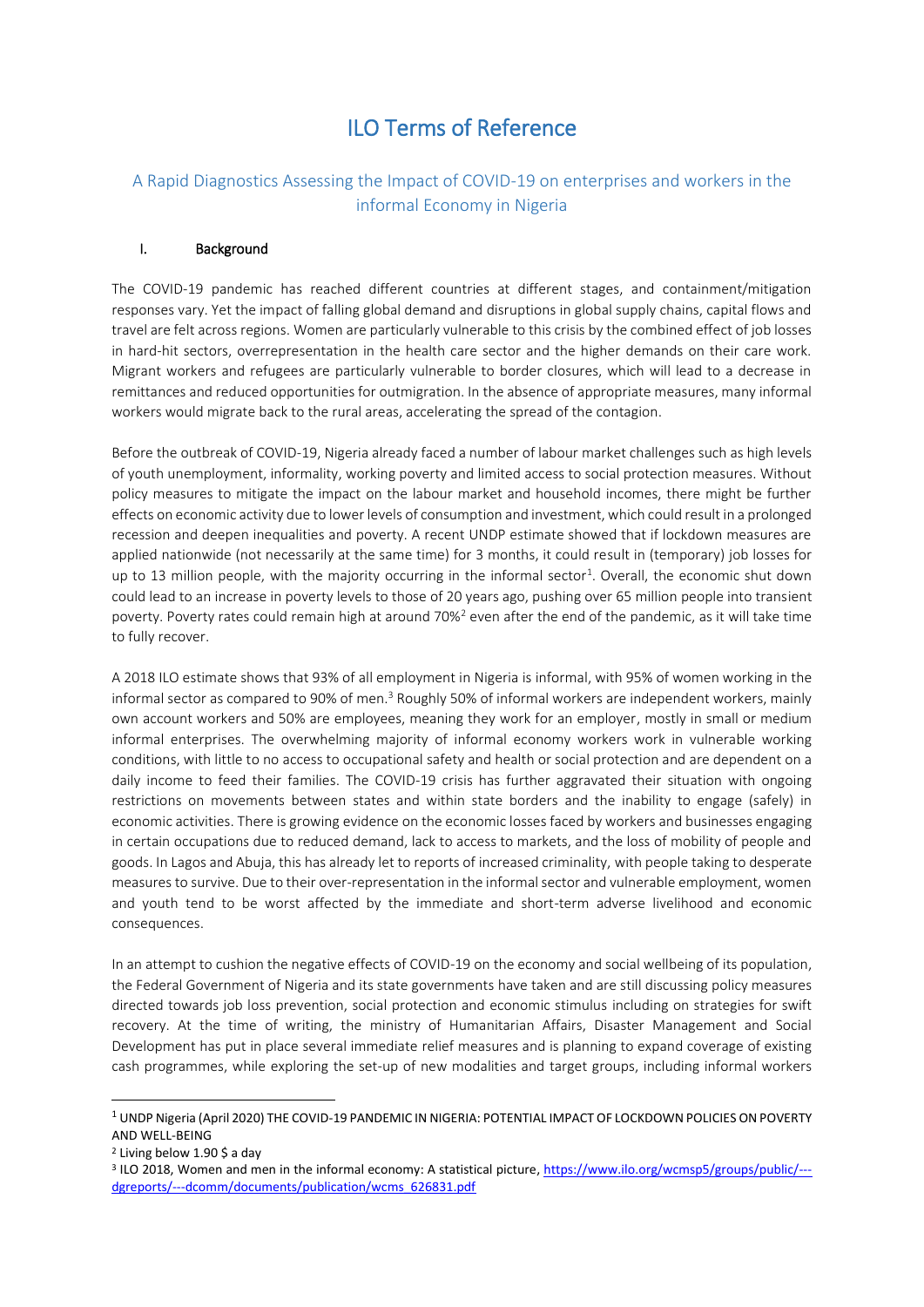and businesses. In the social protection sector, the National Social Registry is considered the main vehicle for social assistance in Nigeria, but this is currently limited in coverage and flexibility. A clear plan to identify and reach these workers and businesses is therefore still lacking.

Rapid diagnostics can assess the informal employment impacts of COVID-19 at the country-level and help to inform the work of the ILO, its constituents and the Nigerian government in responding to the crisis. This assessment aims to look at informal economy particularly affected, workers and enterprises most at risk; and possible policy responses in the short-, medium-, and long-term in the context of COVID-19. Specifically, the assessment aims to support informed, participatory, tailor-made measures to effectively and adequately reach informal businesses and workers. The assessment will also put particular emphasis on women and young people in a vulnerable situation.

# II. Objectives

The objectives of the rapid impact assessment are:

- 1. Give voice to the women and men in the informal economy in Nigeria, as well as to their organizations, in order to make them heard so that their situation is taken into account in the development of responses to the COVID-19 crisis.
- 2. Understand the challenges, opportunities, needs and perceptions of informal workers and enterprises in order to guide the Governments, social partners, informal economy organizations and any other relevant stakeholders to develop and implement immediate and medium-term measures to address and overcome the COVID-19 crisis.

The assessment aims to highlight sectors and groups most affected by the crisis as well as identify the direct and indirect effects of the pandemic and adopted preventive measures on selected sectors, sub-sectors or activities in the informal economy.

More specifically, the rapid assessment aims to answer to the following questions:

# Impact on the labour market and the informal economy

- 1. Which sectors, sub-sectors and occupations in the informal economy (including situations of workers in informal employment within "formal" enterprises) are most affected by COVID-19 and related containment measures (including movement restrictions and physical distancing and protective requirements);
	- a. How important are those sectors in the national economy and in employment?
	- b. What is the share of temporary, casual and own account work in these sectors?
	- c. What is the gender division?
	- d. How are young people represented?
- 2. Which economic sectors are most reliant on regional and global trade and how has the pandemic affected informal employment and economic/entrepreneurial options in these sectors?

# Impact on workers and enterprises in the hardest hit sectors

- 1. How has COVID-19 and the related restrictions (on movements and physical contact) affected informal economy workers in terms of employment/economic activity and income?
- 2. How has the COVID-19 crisis impacted access to inputs, finance, food, water and electricity for workers and their households?
- 3. Are there particular gender and/or youth related challenges evident in the sectors/occupations most at risk?
- 4. Is there an increased care burden because of illness and closing of schools throughout the country and how does this affect income earning opportunities for women and men?
- 5. What are the differential effects, if any on worker groups including skilled workers, unskilled self-employed workers, casual workers, seasonal workers and the working poor?
- 6. Is there a risk that workers are forced to move within the country for survival?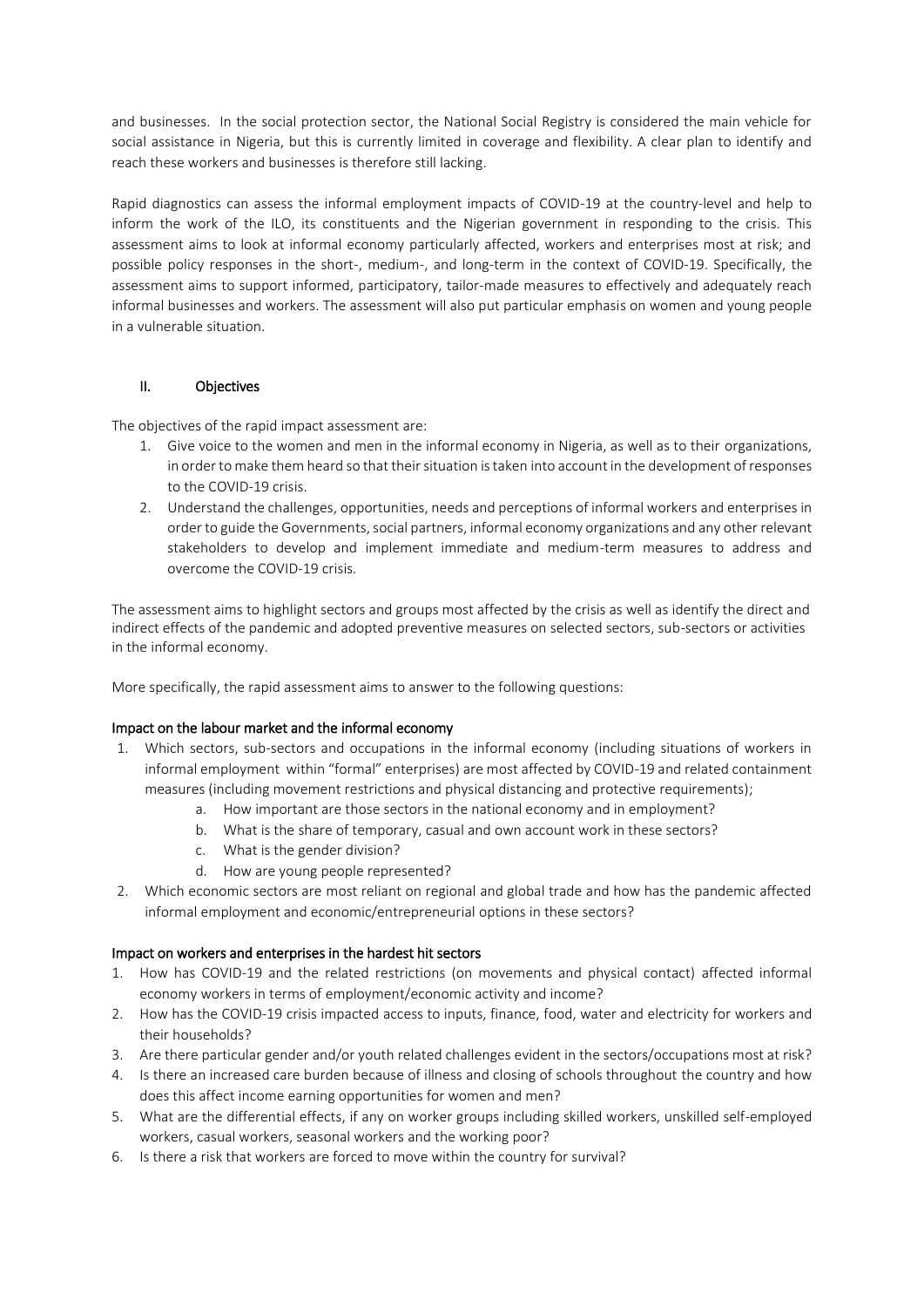- 7. How are informal micro, small and medium businesses enterprises (including in the social and solidarity economy) impacted by COVID-19 and related restrictions, in terms of economic activity, revenues and job losses?
- 8. Are there options for enterprises to preserve employment relations, through internal agreements or support by government?
- 9. To what extent have pre-existing liquidity problems worsened and is there any evidence of insolvencies?
- 10. What are the challenges for workers and enterprises in implementing prevention and protection measures against COVID-19? Can they continue their activities as usual while protecting themselves and their customers (or through tele-working); what are mechanisms implemented at the individual or collective level to minimize the impact of the pandemic? To what extent is relevant information and support available and accessible to them?
- 11. What are the opportunities to maintain workers' activity enterprises and enterprise activity (the related modalities and conditions, such as for example a reorientation of commercial activities and the related needs in terms of acquisition of new skills, links with (formal) companies which supply/produce goods and services related to prevention and protection measures against Covid-19), to limit the risks of loss of income and to ensure a means of livelihood?
- 12. Is the crisis creating opportunities within some sectors?
- 13. What are the needs (including perceived) of different sectors to effectively allow the realization of existing opportunities and limit the immediate, medium and long-term negative consequences;
- 14. What are the most pressing needs expressed by workers and including business owners or their representatives during the COVID-19 crisis, including for women and youth?

#### Policy responses and gaps

- 1. What policies/initiatives have already been announced/expanded/put in place to prevent/counter the impact of COVID-19 on workers and enterprises? Include a short description of the modalities, eligibility criteria and target groups
- 2. Are measures to address the consequences of COVID-19 (e.g. social protection including social assistance measures, financial relief for enterprises) implemented, is there a different approach between (formal and informal) sectors/enterprises/workers?
- 3. Which types of institutions or mechanisms are available to ensure economically viable MSMEs survive shortterm liquidity constraints, and what programs are in place that could be scaled up (or are being scaled up) to support enterprises, workers and households to keep business operating, and workers in jobs?
- 4. Are policy responses targeted to specific sectors and/or social groups and if so which? Are there measures focussing on women/youth in particular?
- 5. Are particular gaps evident with respect to coverage as well as quality and speed of the supports being provided? To address which challenges? For which target groups?
- 6. Are there plans for ongoing containment measures and medium to long-term plans for recovery of employment, including productive development strategies and repositioning of the National Employment Policy?
- 7. What are the perceived priorities regarding policy measures for women and men entrepreneurs, youth entrepreneurs, people in situations of greatest vulnerability and workers and organizations in the informal sector?
- 8. Are there mechanisms to reach unregistered and informal firms and workers (e.g. data bases and cooperative memberships)?
- 9. What has been the involvement of organizations of formal and informal entrepreneurs and workers, including organizations of women and vulnerable groups in the responses to the crisis and what are ways to foster and promote their action?
- 10. What are the capacities of formal and informal organizations to participate in the implementation of a response in favour of economic units and member workers (membership files, pre-existence of emergency funds, actions in the area of social protection). What could be their potential roles?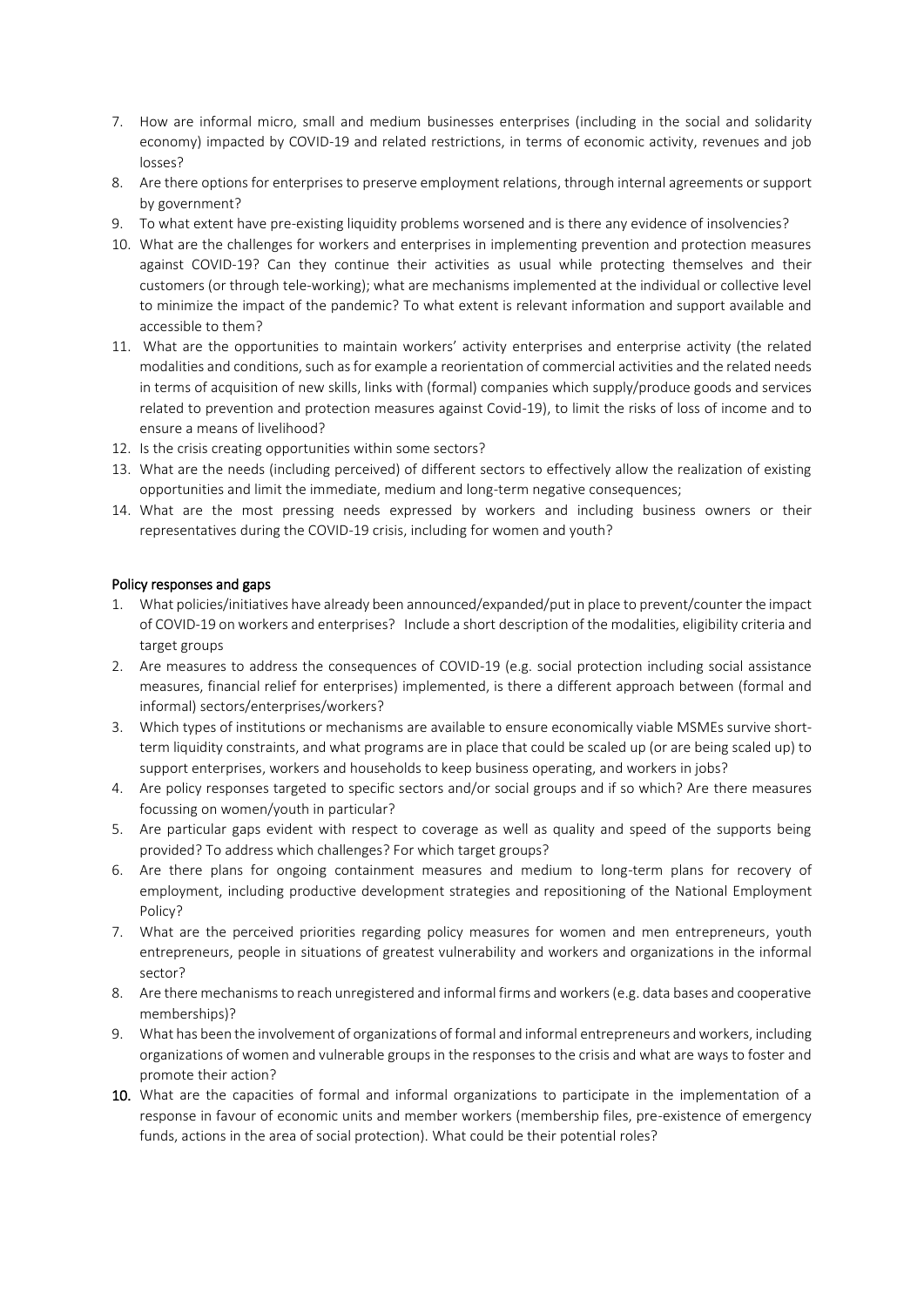# III. Approach and Methodology

The assessment will follow the *ILO Rapid assessment of the impact of COVID-19 on enterprises and workers in the informal economy in developing and emerging countries Guidelines* (ILO April 2020) and employ a light method that can provide rapid insight and is sensitive to gender and non-discrimination issues.

In the absence of a recent list of contacts (businesses, entrepreneurs and workers) in the informal economy, the objective is not to ensure the representativeness of the results (through a representative sample), but rather to reflect the diversity of situations and points of view from different sectors and actors. The rapid impact assessment will be carried out through informal economy organizations (as well as cooperatives and other structures of the social and solidarity economy if relevant) in certain key sectors identified as most affected by COVID-19. In parallel, it will be complemented by interviews with key informants in the Government, social partners, research institutes, youth organizations, other UN entities, a few formal enterprises (notable those present on markets related to the supply/production and distribution of protective equipment against COVID-19, the production and distribution of food kits, etc.) and providers of financial and non-financial services to enterprises. Finally, focus group discussions with informal workers and enterprise owners will be facilitated to engage a larger group of stakeholders, generate group interaction and gain individual level insights. These discussions are not only informative, but also serve as a call to expand the target group beyond members of informal economy organizations.

The method chosen is qualitative, which does not exclude some questions with predefined answers. Methods were further selected to be in line with the current measures to prevent the spread of COVID-19, meaning that they can be performed remotely without interpersonal contact.

The rapid impact assessment will be carried out through 4 main data collection methods:

- 1. A desk study aimed to identify the sectors and sub-sectors most affected by COVID-19, preventative measures adopted by the federal and state governments, the impact of COVID-19 and related mitigation measures, as well as the socio-economic responses across states and sectors.
- 2. A survey among representatives of informal sector organizations in the hardest hit sectors, including associations of the Federation of the Informal Workers of Nigeria (FIWON).
- 3. Interviews, which can roughly be divided into two kinds: 1. To determine the sectors and worker groups hardest hit. 2. Into-depth stakeholder interviews, complementing the survey, aimed at performing a more into-depth assessment of the hardest hit sectors as well as capture the broader picture of impact and policy measures. Interviewees will include representatives of government, informal sector organizations (including CSOs), social partners, (formal) enterprises engaged in COVID-related products production, youth organizations and financial and non-financial service providers. To capture the voice and experiences of workers and enterprises in the informal economy, individual employers and workers will be identified for interviews.
- 4. Group discussions via WhatsApp or other communication channel— Chat Discussion Groups (WDG-C) carried out and moderated over a longer period (about a week). [OPTIONAL]

The following tools will guide the collection of information:

- Online survey/questionnaire (Survey Monkey or similar) for FIWON members (an alternative option provided in Word version, sent by email in case of poor internet connection);
- Guide of topics and questions for telephone interviews with a selection of key stakeholders: representatives of Government, informal sector organizations (including CSOs), social partners, (formal) enterprises engaged in COVID-related products production and financial and non-financial service providers
- Guide of themes and questions for telephone interviews with informal business owners, and workers;
- Guide of themes and topics covered in WhatsApp discussions.

The rapid impact assessment will follow three phases: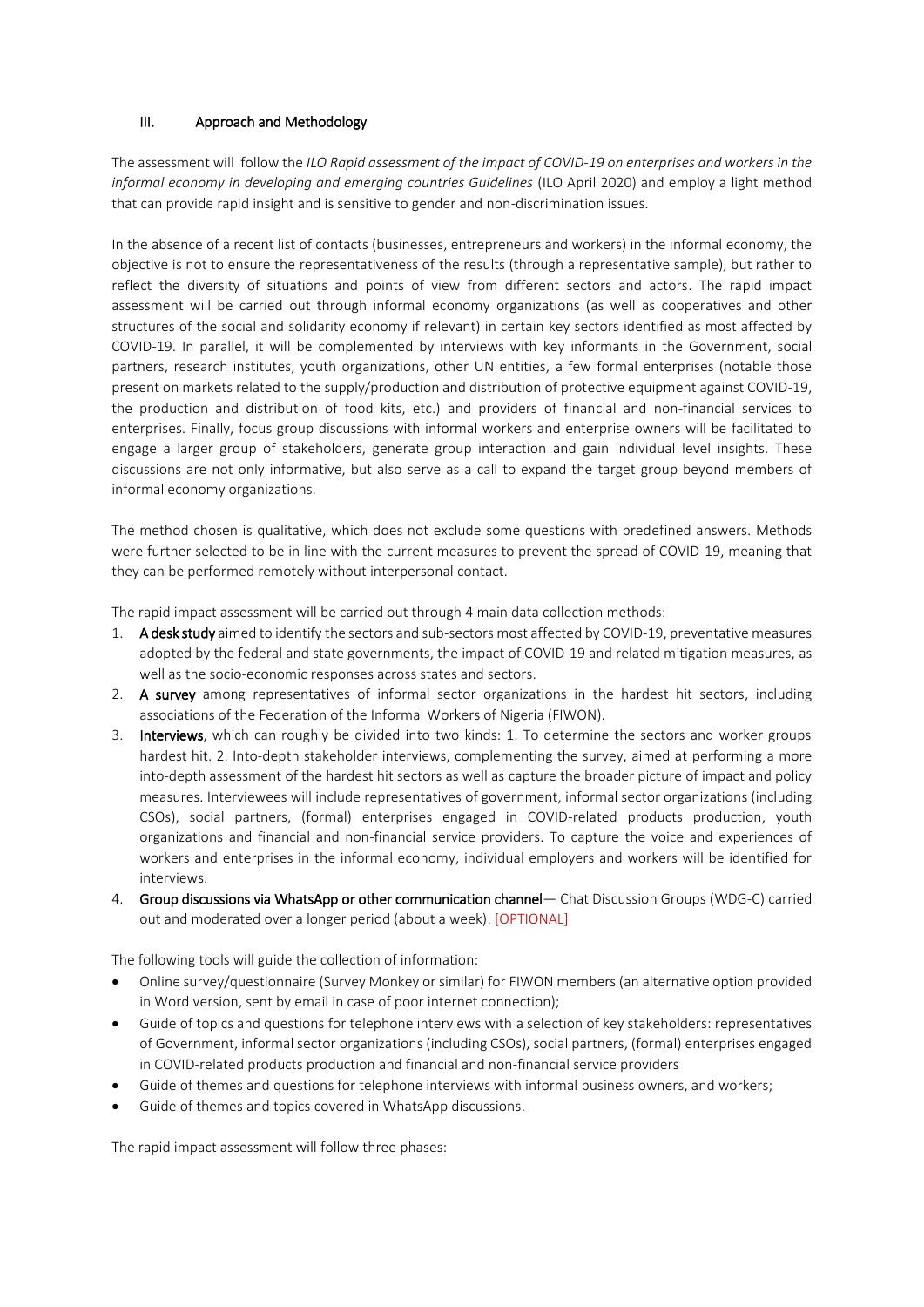#### 1. Preliminary Phase

Activity 1.1: Assessment to select branches of activities and sub-sectors as part of production chains most impacted by COVID-19 and identification of stakeholders and main contact persons.

Issues covered: sectors most impacted (why and how), size and features of the groups / sectors concerned (including gender and rural/ urban dimensions), main channels to reach them (in addition to identified organizations).

- Desk review: including review of existing information of COVID-19 measures and responses impacting informal economy sectors in Nigeria and analysis of existing studies and diagnoses (if any) to identify (sub) sectors most affected and get an understanding of the extent and nature of the informal economy or a sub-component already under focus (for example, informal enterprises and workers in the informal sector, undeclared work in formal enterprises, domestic workers in households). identification of main contacts within the Government, trade unions and employers' organizations, umbrella and sectoral organizations in the informal economy.
- Telephone interviews: Contact by telephone with key informants in the government, trade unions and employers' organizations as well as the umbrella organization in the informal economy or main professional organizations, cooperatives, and other structures of the social and solidarity economy active in 'potential' highly impacted sectors. A limited selection of financial and non-financial service providers will also be consulted at this stage. Initial interviews can also lead to further identification of other (government, CSPO and social partners) representatives as well as informal sector entrepreneurs and workers who can be interviewed.

Activity 1.2: Develop data collection tools in collaboration with ILO experts.

#### Deliverables:

- Preliminary assessment notes with a list of potential sectors selected for the rapid assessment, justification for their selection, contacts and key features of informal units and workers in those sectors.
- List of contacts of key representatives for survey and interviews
- Final data collection tools, including survey and Guide of topics and questions for telephone interviews with 1) informal sector representatives, 2) government officials, 3) formal sector representatives, 4) Financial and non-financial service providers. 5) (in)formal enterprises present on markets related to the supply/production and distribution of protective equipment against COVID-19, the production and distribution of food kits. 6) Workers and business-owners in the informal sector.

# 2. Data Collection Phase:

Activity 2.1 : Conduct survey among informal sector representations.

Activity 2.2.: Telephone Interviews

- Telephone interviews with informal sector representatives. Additional aim is to identify individuals for the WhatsApp discussions).
- Telephone interviews with relevant (federal and state) government representatives, including from Ministry of Humanitarian Affairs, Disaster Management and Social Development, Labour and Employment, Youth and Sports Development, Economy, and Women Affairs as well as representatives of states affected by lockdowns.
- Telephone interviews with social partners.
- Telephone Interviews with financial and non-financial service providers.
- Telephone interviews with youth organizations;
- Telephone Interviews with (in)formal enterprises present on markets related to the supply/production and distribution of protective equipment against COVID-19, the production and distribution of food kits.
- Telephone Interviews with workers and enterprises.

#### Activity 2.2 OPTIONAL: Remote Groups discussions over WhatsApp or other communication channel.

 WhatsApp groups: WhatsApp Chat Discussion Groups with informal economy actors targeted by the rapid assessment and identified through informal economy organizations. This includes, as relevant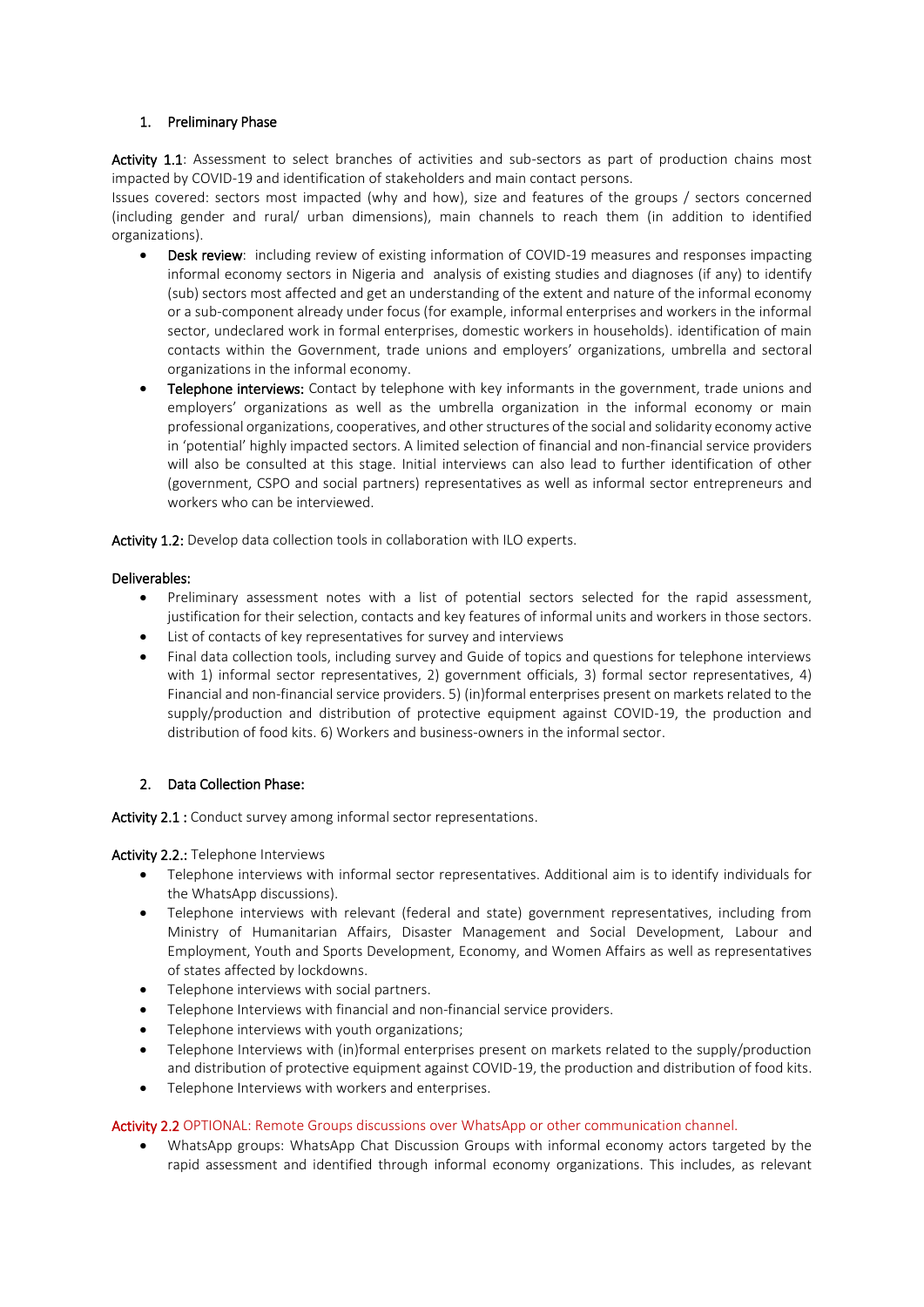depending on the focus, entrepreneurs, workers in informal employment in or outside of the informal sector, domestic workers or other specific targeted groups.

#### Deliverables:

- **.** Survey results data.
- Summary Interview notes based on transcriptions of the information collected.

#### 3. Data Analysis and Reporting phase

Activity 3.1: Analysis of Interviews, desk review and survey results Activity 3.2: Reporting and incorporating feedback from ILO and government.

#### Deliverables

- Survey summary and graphs produced from information collected from informal sector organizations.
- Rapid Assessment report of no more than 30 pages outlining the impacts of the COVID-19 crisis on employment and provide policy options, differentiating between sectors that have been hit hardest, informal businesses and workers and with the aim to capture and address the different effects on women, youth and migrant workers.

#### IV. Deliverables and timelines

The selected service provider is expected to start project activities as soon as possible. The table below indicates the expected deliverables. Corresponding timelines for each phase and accompanying deliverables should be mentioned in the proposal. Start date and deadlines under the project will be finalized in conversation with the selected candidate.

|    | <b>Deliverables</b>                                                                    | Phase<br>and  |
|----|----------------------------------------------------------------------------------------|---------------|
|    |                                                                                        | Timeline      |
|    |                                                                                        |               |
| 1. | Preliminary assessment notes with a list of sectors selected for the rapid assessment, |               |
|    | justification for their selection, contacts and key features of informal units and     |               |
|    | workers in those sectors.                                                              |               |
| 2. | List of contacts of key representatives for survey and interviews                      |               |
| 3. | Final data collection tools, including survey and Guide of topics and questions for    | Phase 1:      |
|    | telephone interviews with 1) informal sector representatives, 2) government            |               |
|    | officials, 3) formal sector representatives, 4) Financial and non-financial service    | Timeline: TBC |
|    | providers. 5) (in)formal enterprises present on markets related to the                 |               |
|    | supply/production and distribution of protective equipment against COVID-19, the       |               |
|    | production and distribution of food kits. 6) Workers and business-owners in the        |               |
|    | informal sector.                                                                       |               |
|    |                                                                                        |               |
| 4. | Survey results data.                                                                   | Phase 2:      |
|    |                                                                                        |               |
| 5. | Summary Interview notes based on transcriptions of the information collected.          | Timeline: TBC |
| 6. | Survey summary and graphs produced from information collected from informal            |               |
|    | sector organizations.                                                                  |               |
|    |                                                                                        | Phase 3:      |
| 7. | Rapid Assessment report of no more than 30 pages outlining the impacts of the          |               |
|    | COVID-19 crisis on employment and provide policy options, differentiating between      | Timeline: TBC |
|    | sectors that have been hit hardest, informal businesses and workers and with the       |               |